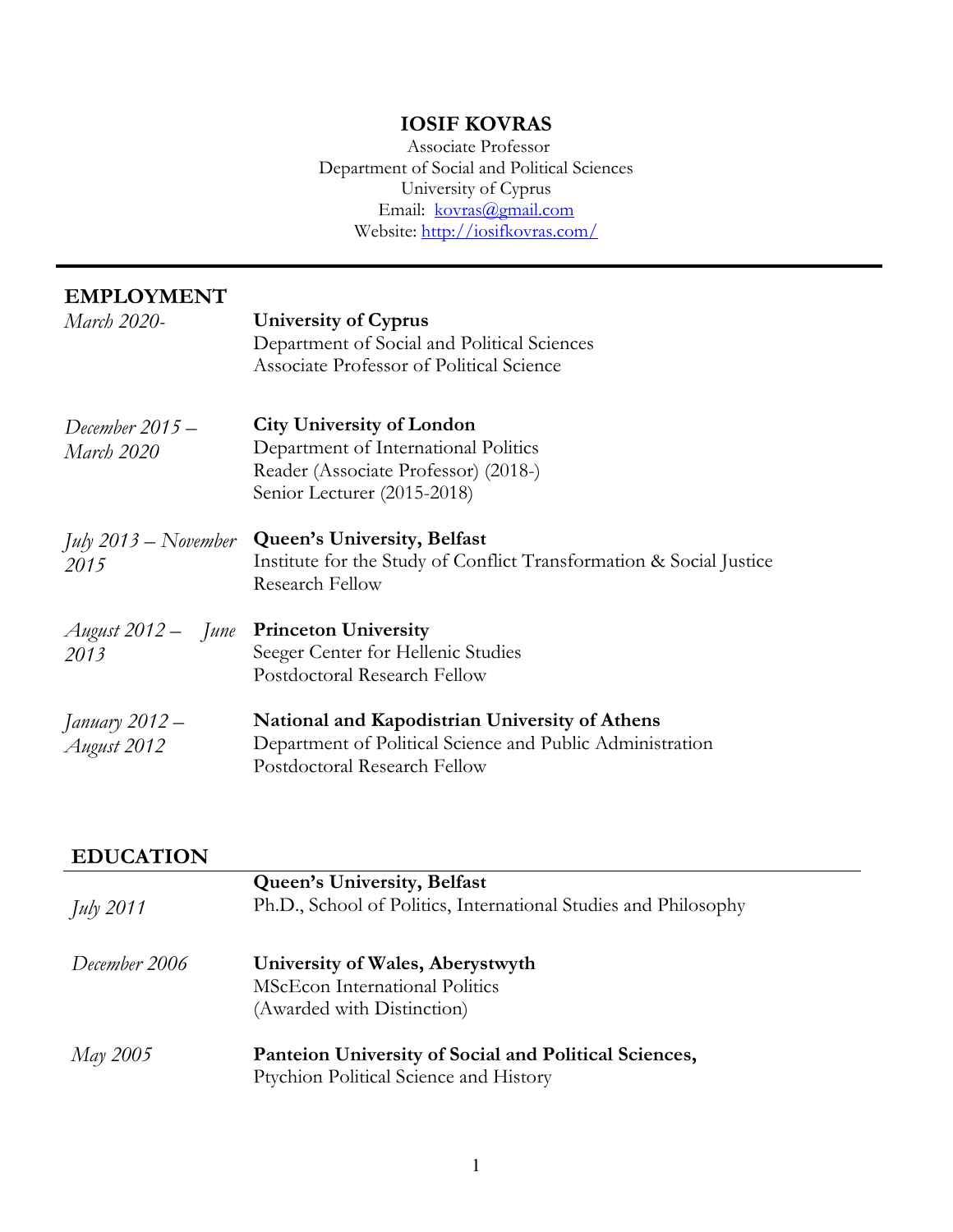# **GRANTS, INERNATIONAL AWARDS AND FELLOWSHIPS**

| 2021      | Routledge Prize for Best Paper - Innovative Approach, titled 'Technologies<br>of Justice: Accountability in Post-Conflict Settings', Political Studies<br>Association, Questions of Accountability conference, 1-5 November                                                                         |
|-----------|-----------------------------------------------------------------------------------------------------------------------------------------------------------------------------------------------------------------------------------------------------------------------------------------------------|
| 2020-2022 | LowGeo Project: Mapping New Actors and Dynamics in the Eastern<br>Mediterranean from a Low Geopolitical Perspective' [University of Cyprus<br>Internal Competitive Grants', (Principal Investigator, total: € 29,590)]                                                                              |
| 2018      | Honorable Mention for the Best Book Award, by the International Law<br>Committee of the International Studies Association (ISA)                                                                                                                                                                     |
| 2016-2019 | Truth, Accountability or Impunity? Transitional Justice and Economic<br>Crisis' [ESRC Standard Research Grant, (Principal Investigator, total<br>£521,277)]                                                                                                                                         |
| 2015-2016 | 'Missing Migrants and Deaths at the EU's Mediterranean Border:<br>Humanitarian Needs and State Obligations' [ESRC 'Strategic Urgency'<br>Grant, (Co-investigator, total £199,443)]                                                                                                                  |
| 2014-2015 | 'Missing Migrants in the Mediterranean' [Small Research Grants, Principal<br>Investigator, British Academy/Leverhulme, (£ 4,750)]                                                                                                                                                                   |
| 2014-2017 | 'Legal, Ethical and Moral Issues in Researching Conflict, Violence and<br>Peace', ESRC Advanced Training Initiative, (Co-Investigator) [£ 29,745]                                                                                                                                                   |
| 2012      | Basil Chubb Prize for best PhD thesis (awarded by the Political Studies<br>Association of Ireland)                                                                                                                                                                                                  |
| 2012      | Mary Seeger O'Boyle Postdoctoral Research Fellowship, Princeton<br>University                                                                                                                                                                                                                       |
| 2011      | Post-Doctoral Research Fellowship, National and Kapodistrian University<br>of Athens ('Support of Postdoctoral Researchers'), Principal Investigator                                                                                                                                                |
| 2009      | Travel Grant for Field Research in Cyprus by Press and Information Office<br>(PIO), Cyprus [ $\in$ 2,000]                                                                                                                                                                                           |
| 2008      | Hellenic Ministry of Foreign Affairs Grant, Cyprus and Divided Societies<br>Workshop at Queen's University, Belfast 20-21, May 2008 (awarded to the<br>Organizing Committee, April 2008 in collaboration with the Hellenic<br>Foundation for European and Foreign Policy-ELIAMEP- $\epsilon$ 6,000) |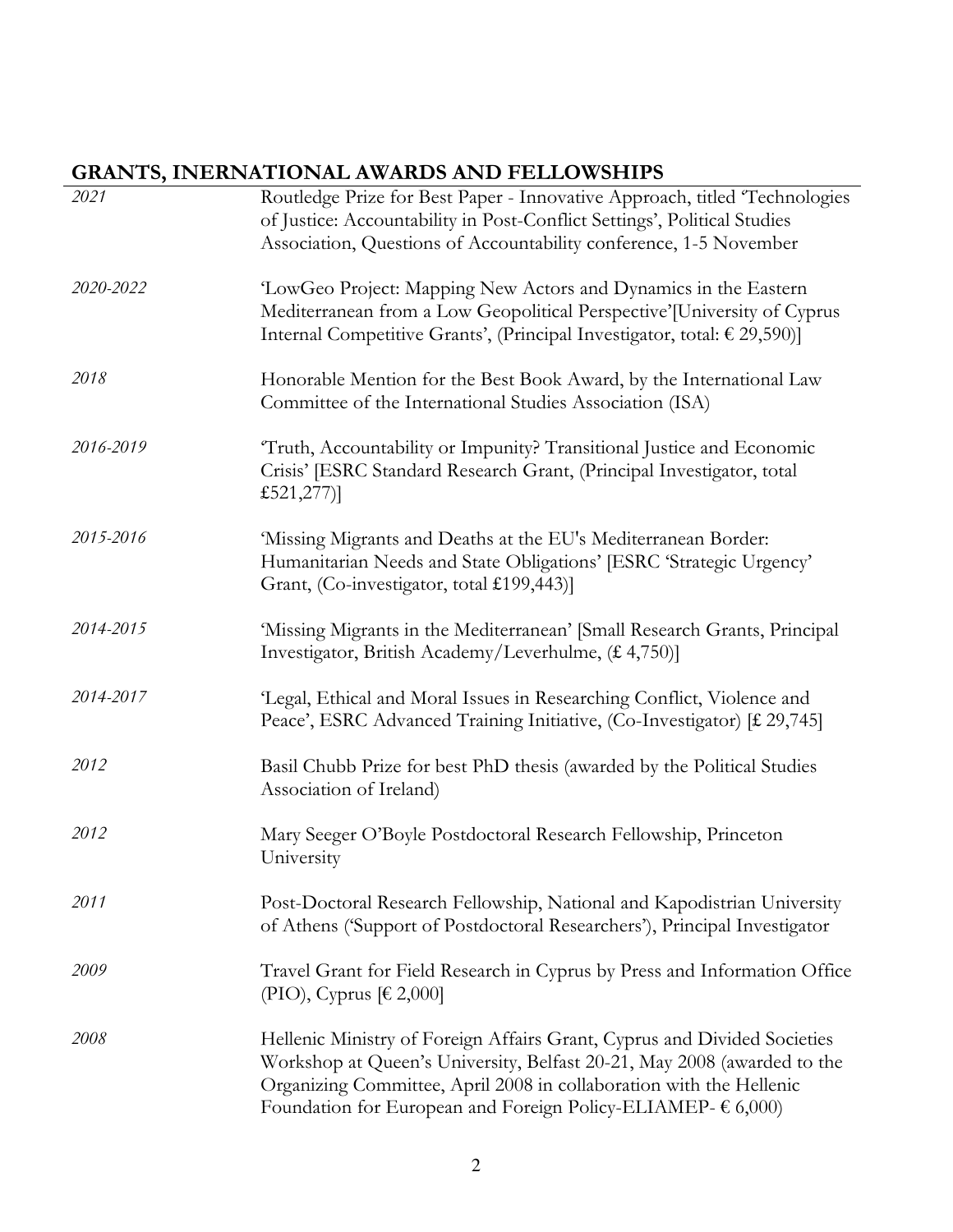| 2007 | International PhD Studentship by Queen's University of Belfast (2007-<br>2010) [£ 37,000]                                                                                                     |
|------|-----------------------------------------------------------------------------------------------------------------------------------------------------------------------------------------------|
| 2007 | Fulbright Scholarship for Postgraduate Studies in the United States<br>(Declined)                                                                                                             |
| 2003 | Ranked 3 <sup>rd</sup> in the department of Political Science and History (Panteion<br>University) and received the departmental scholarship and Greek State<br>Scholarship Foundation (IKY). |

# **PUBLICATIONS**

| <b>Books</b>     | Activism<br>and the Evolution of Transitional<br>$\bullet$ Grassroots<br>Justice.<br>The Families of the Disappeared, 2017 Cambridge University Press<br>o Honorable Mention, International Law Section, of the<br><b>International Studies Association</b> |
|------------------|-------------------------------------------------------------------------------------------------------------------------------------------------------------------------------------------------------------------------------------------------------------|
|                  | • Truth Recovery and Transitional Justice. Deferring Human Rights, 2014, Routlege<br>O Reviewed in Journal of Politics, Nationalism and Ethnic Politics, and<br>Political Studies Review.                                                                   |
| Journal Articles | . The EU's Truth by Omission: Learning and Accountability after the<br>Eurozone Crisis', British Journal of Politics & International Relations,<br>forthcoming, (DOI: 10.1177/13691481211013705/), with Mustafa Kutlay.                                     |
|                  | • Crisis and Punishment? Explaining Politicians' Appetite for Retribution in<br>Post-Crisis Europe', <i>Comparative Politics</i> , (2021) Vol.53(4), pp. 595-615,<br>(with Stefano Pagliari).                                                               |
|                  | • The Perils Of Accountability After Crisis: Ambiguity, Policy Legacies,<br>And Value Trade-Offs', Cambridge Review of International Affairs, (2020),<br>Vol.34(1), with Nadia Hilliard and Neophytos Loizides.                                             |
|                  | • Explaining Disappearances as a Tool of Political Terror', International<br>Political Science Review, (2019), 40(3), pp.437-452. (with Paloma Aguilar)                                                                                                     |
|                  | • Truth Commissions after Economic Crises: Political Learning or Blame<br>Game?', Political Studies, 2018, Vol.66 (1), pp.173-191 (with Shaun McDaid                                                                                                        |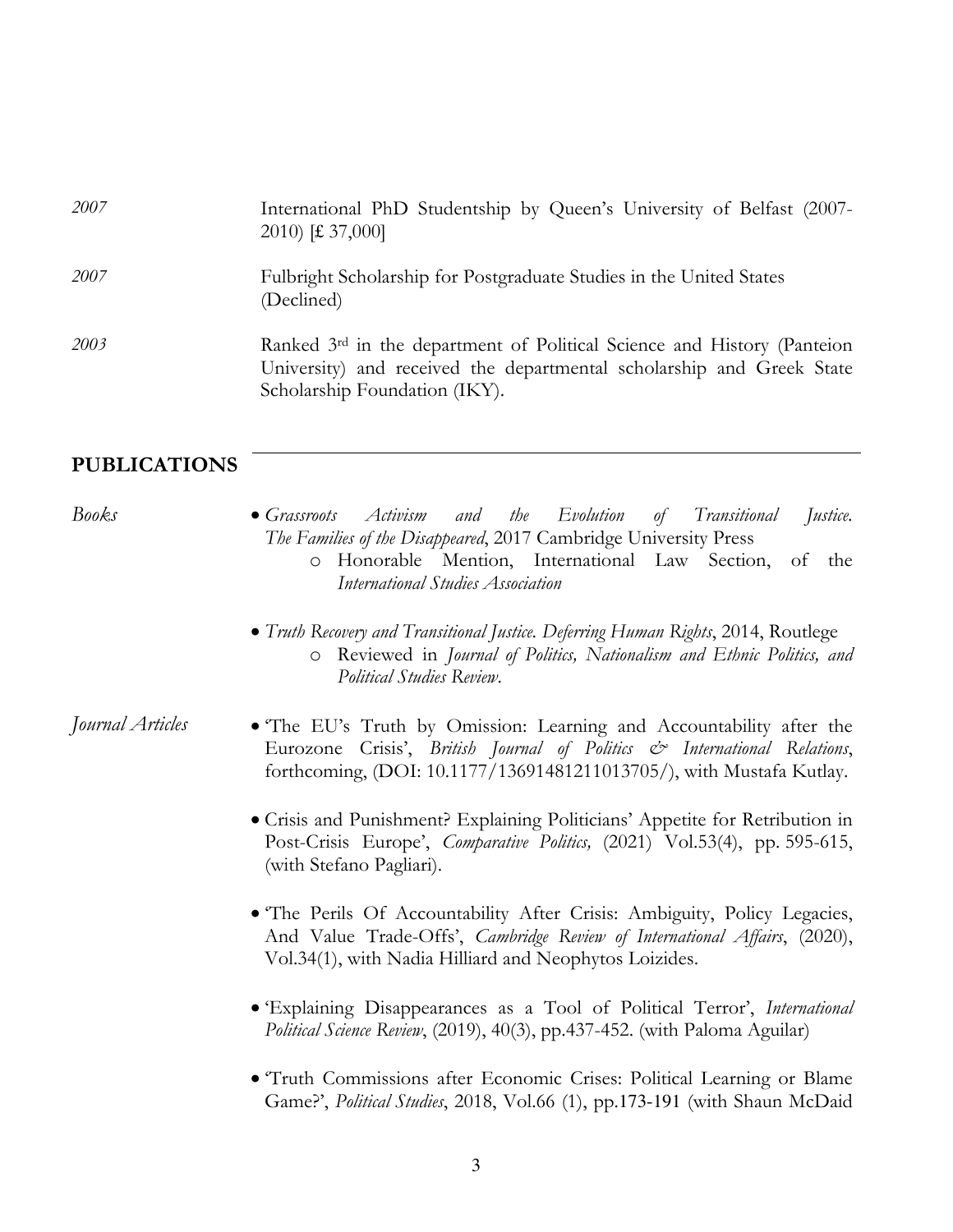& Ragnar Hjalmarsson).

- 'Exposure to Violence, War-Related Losses and Attitudes Towards Transitional Justice: Evidence from Post-Dayton Bosnia and Herzegovina', *Political Psychology*, Vo.39(2), pp.345-363 (with Jonathan Hall, Djordje Stefanovic & Neophytos Loizides).
- 'Death as the border: Managing missing migrants and unidentified bodies at the EU's Mediterranean frontier'. *Political Geography*, (2016) Vol.55, pp.40-49 (with Simon Robins).
- 'The Greek Debt Crisis and Southern Europe: Majoritarian Pitfalls?, *Comparative Politics* (2014), Vol. 47(1), pp.1-20 (with Neophytos Loizides)
- 'Explaining Prolonged Silences in Transitional Justice: the Disappeared in Cyprus and Spain', *Comparative Political Studies,* (2013) Vol. 46, pp. 730-756
- 'Cultures of Rioting and Anti-Systemic Movements in Southern Europe', *West European Politics,* (2012) Vol. 35(4), pp. 707-725 (with Katia Andronikidou)
- 'Delinkage Processes and Grassroots Movements in Transitional Justice', *Cooperation and Conflict*, (2012) Vol. 47(1), pp.88-105
- 'Protracted Peace processes: Policy (Un)learning and the Cyprus Debacle', *Ethnopolitics,* (2012) Vol. 11, No. 4, 406–423 (with Neophytos Loizides).
- 'Non-Apologies and Prolonged Silences in Post-Conflict Settings', special issue on "Memory and Historical Injustice', *Time and Society*, (2012) Vol.21(1), pp.71-88 (with Kathleen Ireton)
- 'Delaying Truth Recovery for Missing Persons', *Nations and Nationalism*, (2011) Vol. 17(3), pp.520-540 (with Neophytos Loizides)
- 'The UN's Moral Responsibility in the 'Spill-Over' of Genocide from Rwanda to the Democratic Republic of Congo', *The African Journal of International and Comparative Law*, (2011) Vol. 19(1), pp.145-163.
- 'The Parliamentary Election in Greece, October 2009', *Electoral Studies*, (2010) Vol. 29(2), pp.293-296
- 'Unearthing the Truth: The Politics of Exhumations in Cyprus and Spain', *History and Anthropology*, (2008) Vol. 19(4), pp.371-390.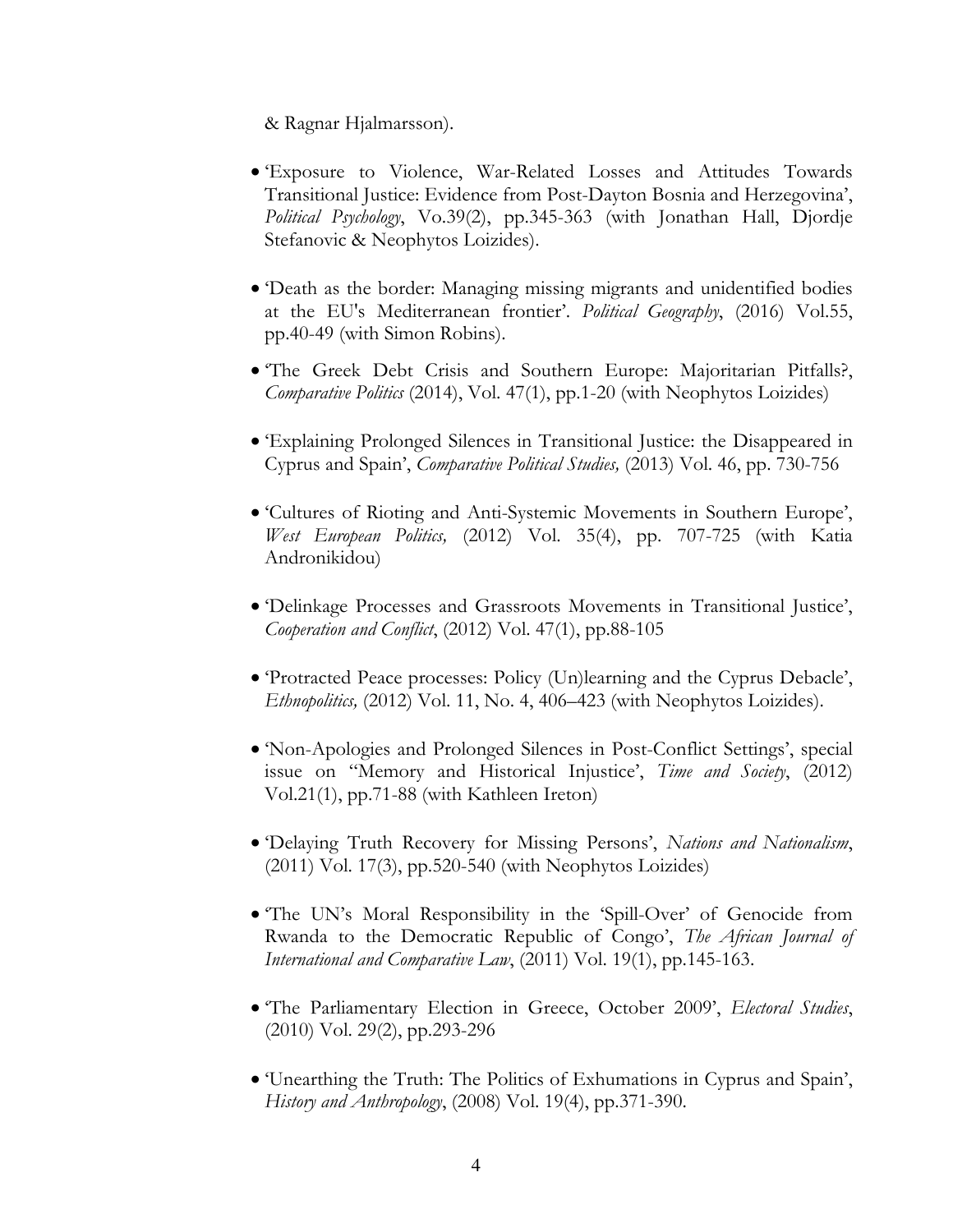*Book Chapters & Online Entries [peerreviewed]*

- 'The future of transitional justice: Mercy or impunity?', in *A Research Agenda for Human Rights* Michael Stohl & Alison Brysk (eds), 2021 Elgar Publishers. Pp.75-88
- 'Post-Conflict Transitional Justice' (2016), *Oxford Bibliographies in International Relations*, Patrick James (Ed), Oxford University Press.
- Katherine Stefatos and Iosif Kovras, (2015) 'Buried Silences of the Greek Civil War', in *Necropolitics: Mass Graves and Exhumations in the Age of Human Rights*. Francisco Ferrándiz and Antonius Robben (eds), University of Pennsylvania Press (Human Rights Series) pp.161-184
- Iosif Kovras and Simon Robins, (2017) 'Missing Migrants: Deaths at Sea and Addressing Migrant Bodies in Lesbos', Border Crossings (eds) Hastings Donnan, Madeleine Hurd, and Carolin Leutloff-Grandits (Manchester University Press)
- *Special Issues* 'Federalism, Reconciliation and Power-Sharing', *Federal Governance,* 8 (2). pp. 1-14 (guest editor with Neophytos Loizides and Kathleen Ireton)
- *Policy Briefings* Addressing Migrant Bodies on Europe's Southern Frontier An agenda for research and practice [with Simon Robins and Anna Vallianatou] (translated in Arabic)
	- Missing Migrants: Management of Dead Bodies in Lesbos, August 2016 [With Simon Robins, Adrian Carassco Heiermann and Ann Singleton] (translated in Greek)
	- 'Missing Migrants in the Mediterranean: Addressing the Humanitarian Crisis', September 2016 [With Simon Robins, Adrian Carassco Heiermann and Ann Singleton] (translated in Arabic, Italian, Greek)
	- Missing Migrants: Management of Dead Bodies in Sicily', September 2016 [With Simon Robins, Adrian Carassco Heiermann and Ann Singleton] (translated in Italian)
	- 'The impact on families of a relative missing in migration across the Mediterranean', September 2016, [With Simon Robins, Adrian Carassco Heiermann and Ann Singleton] (translated in Arabic)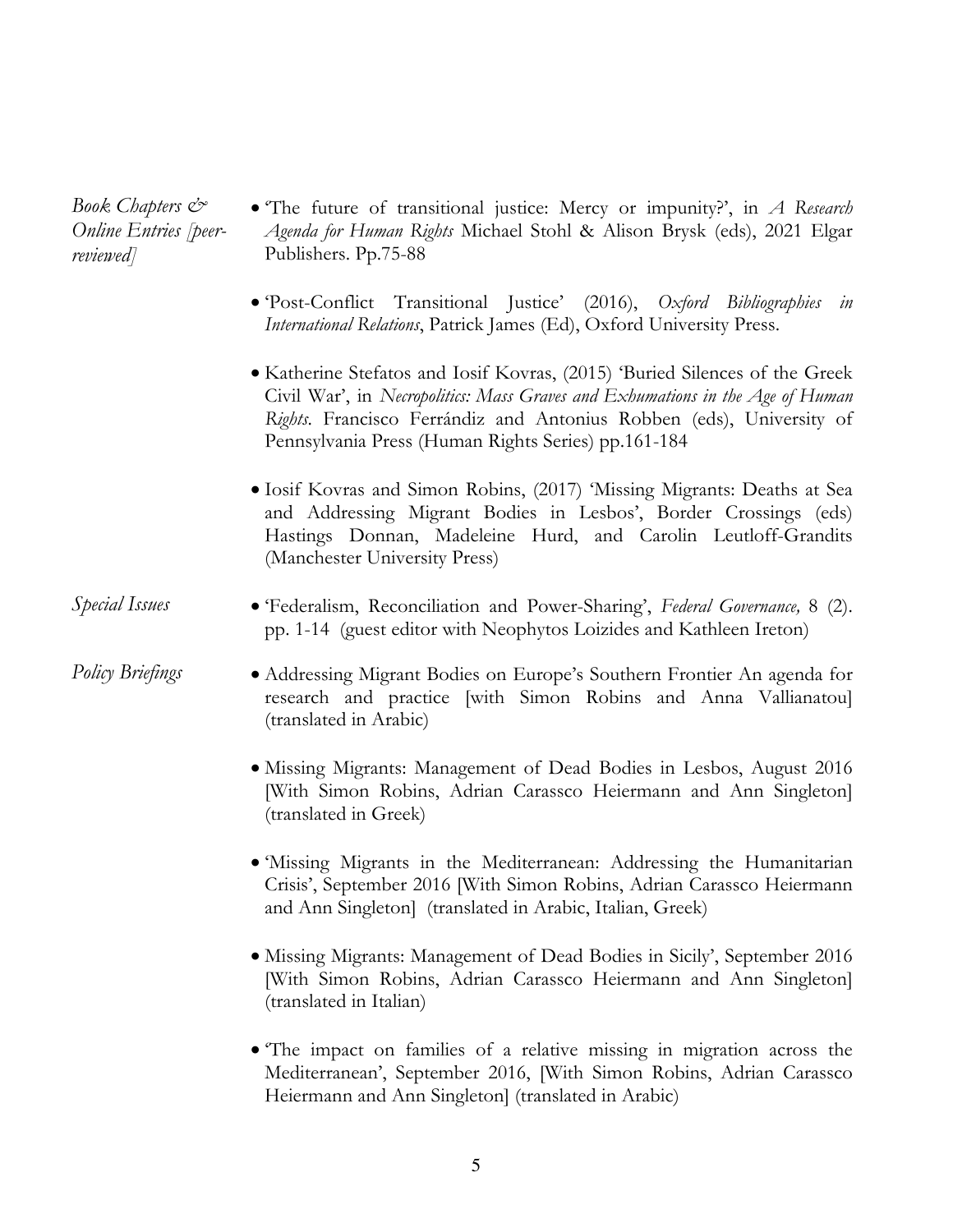| <b>Under Review</b>                     | • Individual Accountability: The Missing Piece in the Agenda of<br>International Economic Institutions?' (with Stefano Pagliari)                                                                                            |
|-----------------------------------------|-----------------------------------------------------------------------------------------------------------------------------------------------------------------------------------------------------------------------------|
|                                         | • Technologies of Justice: Accountability after Atrocity'                                                                                                                                                                   |
| Databases                               | • Policies of Accountability after Crisis' (including on prosecutions, truth<br>commissions and apologies in Ireland, Greece, Iceland, Cyprus, Spain and<br>Portugal in the period 2010-2017)                               |
|                                         | $\bullet$ Enforced Disappearances, Political Violence and Acknowledgment (available on<br>request)                                                                                                                          |
|                                         | • Referendums in Peace Processes Dataset, contribution with two entries:<br>'Spain 6 December 1978' and 'the Basque Country and Catalonia, 25 October 1979'                                                                 |
| <b>MEDIA &amp;</b><br><b>EDITORIALS</b> |                                                                                                                                                                                                                             |
|                                         | Research appeared in: The Associated Press, the New York Times, The Economist,<br>Washington Post                                                                                                                           |
| 2018                                    | 'How to Deal with the Next Financial Crisis – Take Some Lessons<br>from Iceland', <i>The Conversation</i> , 4 October 2018 [republished by the <i>World</i><br><i>Economic Forum, Metro, and Global Policy among others</i> |
| 2017                                    | 'Should we Prosecute Political Leaders after a Crisis? Lessons from Iceland',<br>LSE EUROPP blog, 5 December 2017 (with Ragnar Hjalmarsson)                                                                                 |
| 2016                                    | 'Italy votes Sunday on changing its political system. Here are 3 lessons from<br>Greece'. Monkey Cage, Washington Post, November 2016 (with Neophytos<br>Loizides)                                                          |
| 2015                                    | 'The Problem with Recurrent Elections', [in Greek] August 2015,<br>Protagon.gr (with Neophytos Loizides)                                                                                                                    |
| 2015                                    | The Problem with the Greek Democracy', Wall Street Journal, 9 January 2015<br>(with Neophytos Loizides) (translated in Greek)                                                                                               |
| 2015                                    | '(How) Do We Learn from the Past?', [in Greek] <i>Kathimerini</i> , 10 May 2015,<br>(with Phyllis Papadavid)                                                                                                                |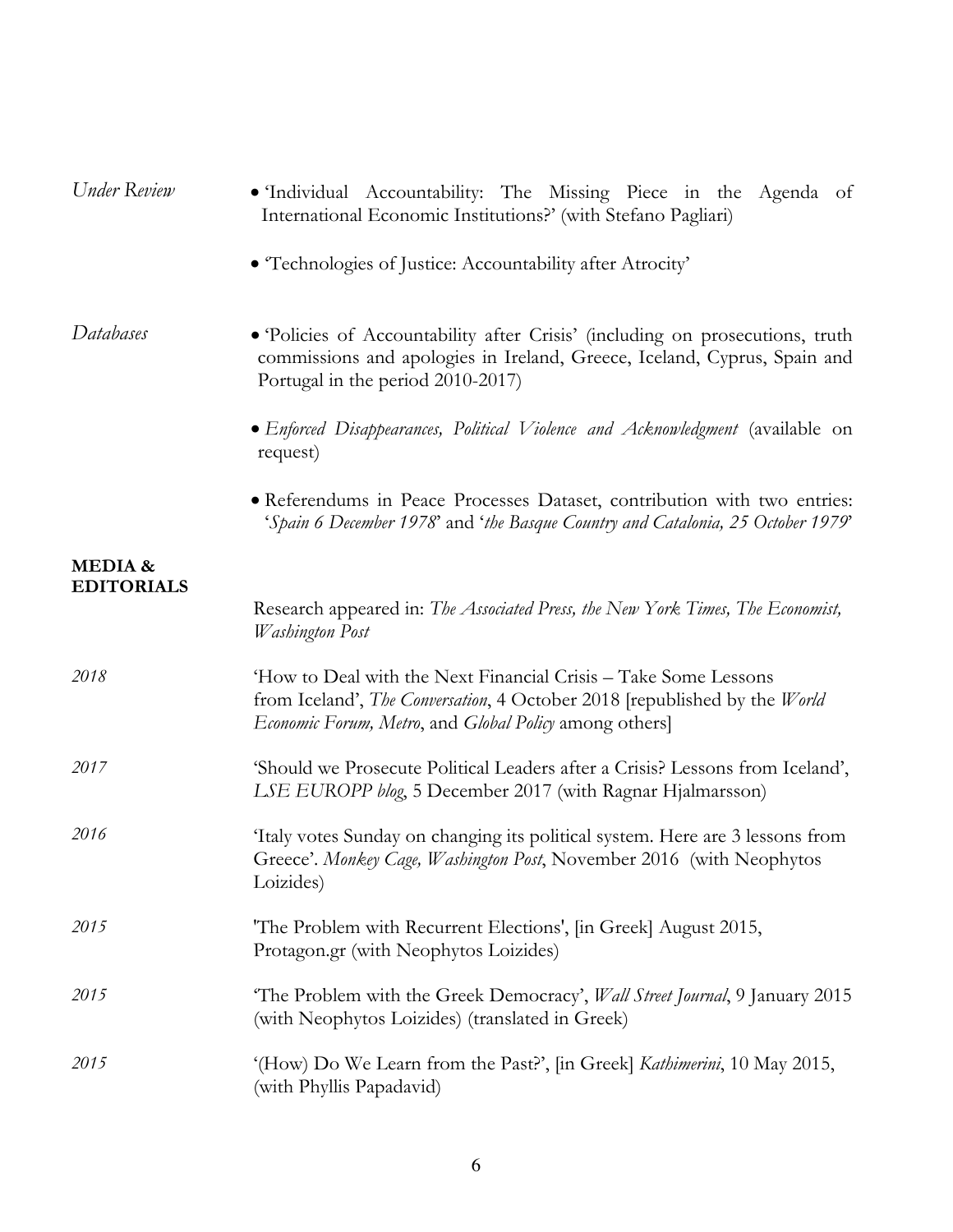| 2015        | 'SYRIZA: The Radical Left's Greek Spring?', Open Democracy, 30 January<br>2015, (with Neophytos Loizides), (translated in Turkish)                                                                        |
|-------------|-----------------------------------------------------------------------------------------------------------------------------------------------------------------------------------------------------------|
| 2012        | 'Governing Greece: Consensus should be the Priority', [in Greek] to Vima,<br>and Radikal [in Turkish]                                                                                                     |
| 2012        | The Greek Tragedy in Comparative Perspective: Similarities and<br>Differences among Southern European States and the Sovereign Debt<br>Crisis', Samenleving en politiek (Society and Politics) [in Dutch] |
| 2011        | 'Truth and Justice in the Management of the Greek Crisis' [in Greek],<br>Kathimerini                                                                                                                      |
| <i>2010</i> | 'Unearthing the Truth in Post-conflict settings', 10 March, The Economist                                                                                                                                 |
| 2008        | 'The Northern Ireland Peace Process: Lessons and Prospects', Politis, [in<br>Greek], Greek Cypriot Daily                                                                                                  |
| 2008        | The Exhumations of Truth', <i>Politis</i> , [in Greek], Greek-Cypriot Daily                                                                                                                               |

#### **SUPERVISION**

| <b>Current PhD Students</b>      | Ms Begum Zorlu, 'Sustained Contention: The Dynamics of Campaigns Against<br>Increasing Authoritarianism in Venezuela under Chavismo and Turkey under the AKP',<br>City University of London, February 2018 - |
|----------------------------------|--------------------------------------------------------------------------------------------------------------------------------------------------------------------------------------------------------------|
|                                  | Ms Maria Diplarou, 'Intergroup Conflicts: Designing transitional justice taking into<br>consideration the rights and emotions of victims', University of Cyprus, Sept 2021 -                                 |
| Past PhD Students<br>(completed) | Dr. Ragnar Hjalmarsson, "Transitional Justice after Economic Crisis'. (2nd<br>supervisor, Hertie School of Government), Awarded Summa cum laude, 2021                                                        |

Post-doctoral researchers supervised Dr. Nadia Hilliard (2016-2018, funded by ESRC, currently Assist Professor at University College, London

### **ADMINISTRATIVE RESPONSIBILITIES**

# **& SERVICE (SELECTED)**

| $2020 -$  | Director (and designer) of new MA in Peace, Conflict &          |
|-----------|-----------------------------------------------------------------|
|           | Democracy Director of BSc Political Science, (University of     |
|           | Cyprus)                                                         |
| 2016-2018 | Director of Research & Ethics, (City, University of London)     |
|           | Director (designer) of new BSc in Politics (City, University of |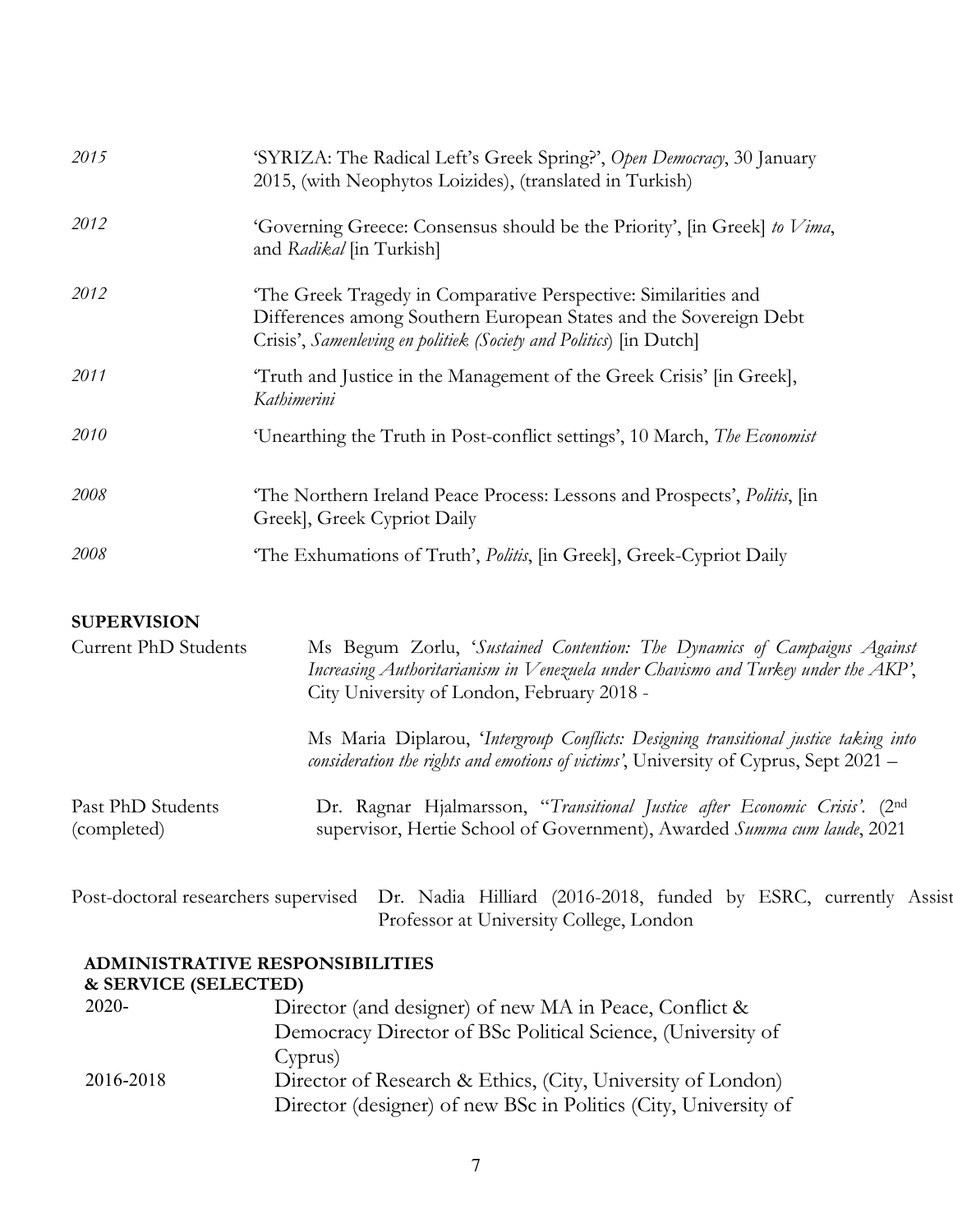|          | London)                                                     |
|----------|-------------------------------------------------------------|
| 2018     | International Studies Association Member of the Book Prize  |
|          | Committee, International Law Section                        |
| $2016 -$ | Member of the Economic and Social Research Council Peer     |
|          | Review College                                              |
| $2013-$  | Grant reviewer for: National Science Centre (Poland), The   |
|          | Leverhulme Trust (UK), Economic and Social Research Council |
|          | (UK), British Academy (UK), University of Nicosia (Cyprus). |
|          |                                                             |

#### **MEDIA & EDITORIALS**

|      | Research appeared in: The Associated Press, the New York Times, The Economist,<br>Washington Post                                                                                                                     |
|------|-----------------------------------------------------------------------------------------------------------------------------------------------------------------------------------------------------------------------|
| 2018 | 'How to Deal with the Next Financial Crisis – Take Some Lessons<br>from Iceland', <i>The Conversation</i> , 4 October 2018 [republished by the <i>World</i><br>Economic Forum, Metro, and Global Policy among others] |
| 2017 | 'Should we Prosecute Political Leaders after a Crisis? Lessons from Iceland',<br>LSE EUROPP blog, 5 December 2017 (with Ragnar Hjalmarsson)                                                                           |
| 2016 | Italy votes Sunday on changing its political system. Here are 3 lessons from<br>Greece'. Monkey Cage, Washington Post, November 2016 (with Neophytos<br>Loizides)                                                     |
| 2015 | 'The Problem with Recurrent Elections', [in Greek] August 2015,<br>Protagon.gr (with Neophytos Loizides)                                                                                                              |
| 2015 | The Problem with the Greek Democracy', <i>Wall Street Journal</i> , 9 January 2015<br>(with Neophytos Loizides) (translated in Greek)                                                                                 |
| 2015 | '(How) Do We Learn from the Past?', [in Greek] Kathimerini, 10 May 2015,<br>(with Phyllis Papadavid)                                                                                                                  |
| 2015 | 'SYRIZA: The Radical Left's Greek Spring?', Open Democracy, 30 January<br>2015, (with Neophytos Loizides), (translated in Turkish)                                                                                    |
| 2012 | 'Governing Greece: Consensus should be the Priority', [in Greek] to Vima,<br>and Radikal [in Turkish]                                                                                                                 |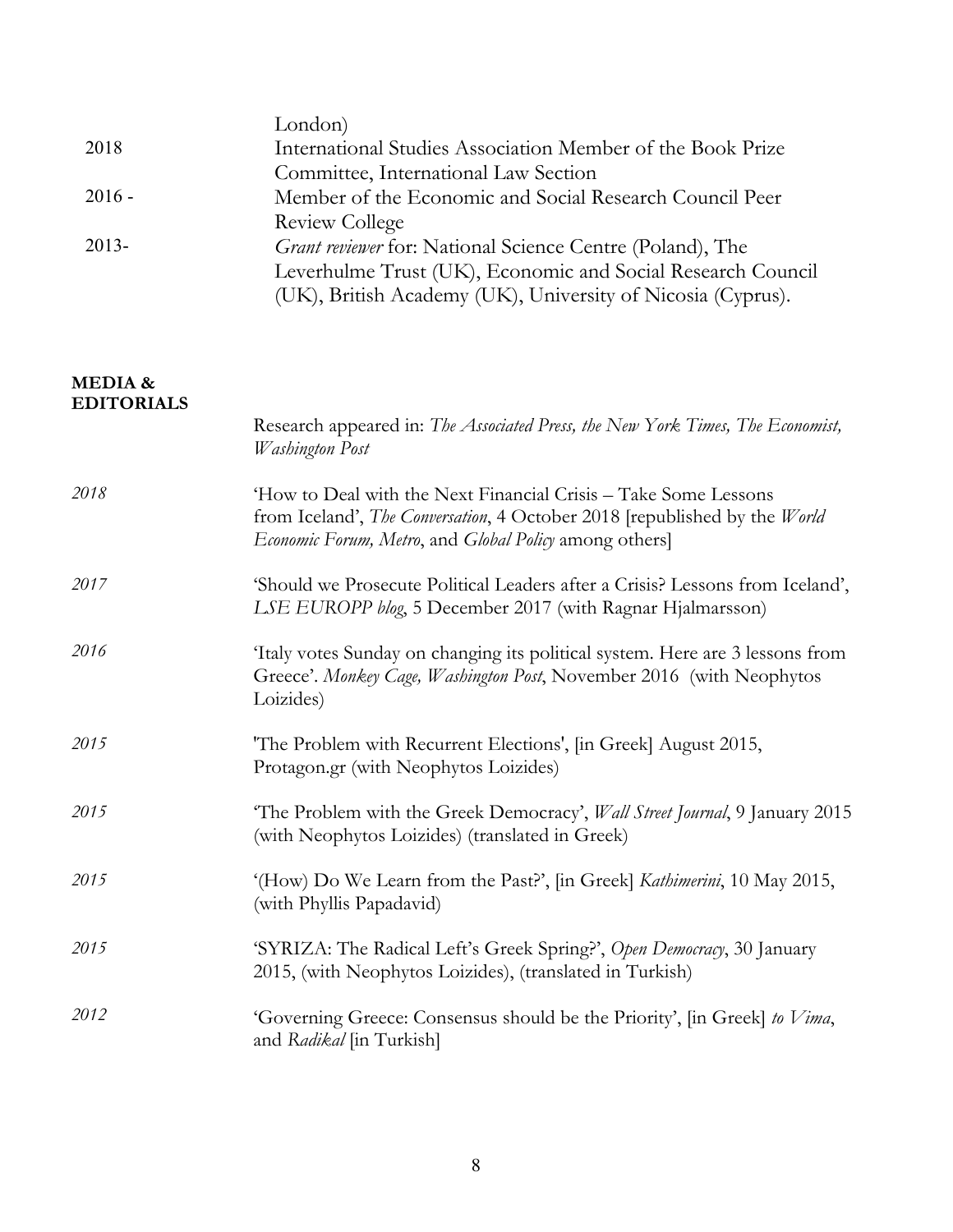| 2012 | The Greek Tragedy in Comparative Perspective: Similarities and<br>Differences among Southern European States and the Sovereign Debt<br>Crisis', Samenleving en politiek (Society and Politics) [in Dutch] |
|------|-----------------------------------------------------------------------------------------------------------------------------------------------------------------------------------------------------------|
| 2011 | Truth and Justice in the Management of the Greek Crisis' [in Greek],<br>Kathimerini                                                                                                                       |
| 2010 | 'Unearthing the Truth in Post-conflict settings', 10 March, The Economist                                                                                                                                 |
| 2008 | The Northern Ireland Peace Process: Lessons and Prospects', <i>Politis</i> , <i>fin</i><br>Greek], Greek Cypriot Daily                                                                                    |
| 2008 | The Exhumations of Truth', <i>Politis</i> , [in Greek], Greek-Cypriot Daily                                                                                                                               |

#### **OTHER ACADEMIC ACTIVITIES**

| Reviewer                                                    | Member of the ESRC Peer Review College;<br>$\bullet$<br>British Academy;<br>$\bullet$<br>Leverhulme Trust<br>$\bullet$<br>Member of the book award committee (ISA, ILAW section, 2018-<br>$\bullet$        |
|-------------------------------------------------------------|------------------------------------------------------------------------------------------------------------------------------------------------------------------------------------------------------------|
| <b>Administrative Duties</b><br>(City University of London) | 2019)<br>Director, BSc Politics (December 2015-)<br>$\bullet$<br>Director, Research Committee (December 2016 - )<br>$\bullet$<br>Director, Ethics Committee (January 2016 – December 2016)<br>$\bullet$    |
| Occasional ad hoc reviewer                                  | International Journal of Transitional Justice, Political Geography, Cooperation and<br>Conflict, Party Politics, Nationalism and Ethnic Politics, Ethnic & Racial Studies,<br>and Social Movement Studies. |
| <i>2010</i>                                                 | Fellow guest editor of a Special Issue on 'Federalism, Power-Sharing and                                                                                                                                   |

Reconciliation', *Federal Governance*, online Postgraduate Journal.

### **CONFERENCES ORGANIZED**

| 9 May 2022  | 3rd Interdisciplinary Forum, University of Cyprus (organizing Committee)                                                                                            |
|-------------|---------------------------------------------------------------------------------------------------------------------------------------------------------------------|
| 22 May 2018 | Accountability after Economic Crisis, (Organizer) ESRC-funded interdisciplinary<br>conference with academics, policymakers and activists from European<br>countries |
| 5 May 2013  | Modern Greece: Works in Progress, Princeton University,<br>(organizing                                                                                              |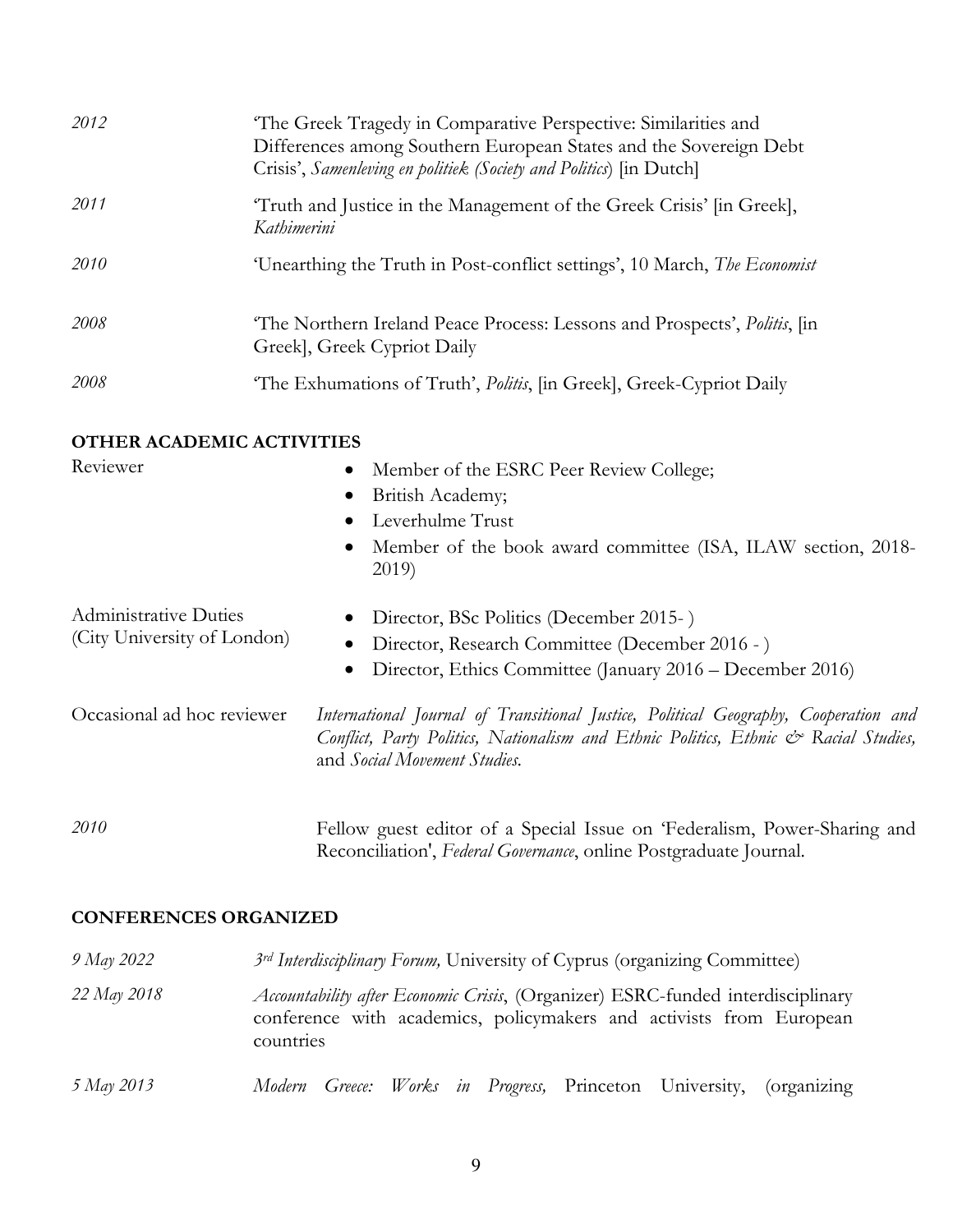Committee)

*20-21 May 2008 Cyprus and Divided Societies*, Queen's University, Belfast (Organizing Committee)

# **CONFERENCE PRESENTATIONS & INVITED TALKS (SELECTED)**

| 2022 | 'Missing Memorials: Making sense of loss in Cyprus', British Academy Conference<br>- Building Peace through Culture: Art, Memory, Landscape, Time, March<br>2022, University of Cambridge                                                  |
|------|--------------------------------------------------------------------------------------------------------------------------------------------------------------------------------------------------------------------------------------------|
| 2022 | Technologies & Accountability after Crises', May 2022, 3 <sup>rd</sup> Interdisciplinary Forum,<br>University of Cyprus                                                                                                                    |
| 2021 | Technologies of Justice: Accountability after Atrocity', November 2021, Questions<br>of Accountability Conference, Universities of Sheffield & Worchester.                                                                                 |
| 2021 | Explaining Apologies in post-crisis Europe', July 2021. Series on Modern Greek<br>Studies, Organized by the British School of Athens (BSA) and the Greek<br>Politics Specialist Group (GPSG)                                               |
| 2021 | 'Policies in the Management of Missing Migrants & their Impact on Families<br>of the Missing', January 2021, Online workshop 'The borders of Family<br>Reunification after Death', Center for the Study of Humanities (Keynote<br>lecture) |
| 2018 | 'Grassroots Activism & the Evolution of Transitional Justice', September<br>2018, Anahuac University, Mexico (keynote lecture)                                                                                                             |
| 2018 | 'Who's Sorry Now? Explaining (Non)Apologies in Post-Crisis Europe'. Paper<br>presented at the annual conference of the American Political Science<br>Association (APSA), Boston, August 2018                                               |
| 2018 | 'Crisis & Punishment? Explaining post-crisis bankers' prosecutions' (with Stefano<br>Pagliari). Paper presented at the annual conference of the Society for the<br>Advancement of Socio-Economics (SASE), Kyoto, July 2018.                |
| 2018 | 'Truth Commissions After Economic Crises: Learning or Blame Game?',<br>International Studies Association Annual Convention, San Francisco, April<br>2018.                                                                                  |
| 2016 | Forensic Truth Recovery: Merits & Pitfalls', Conference Confronting Violent                                                                                                                                                                |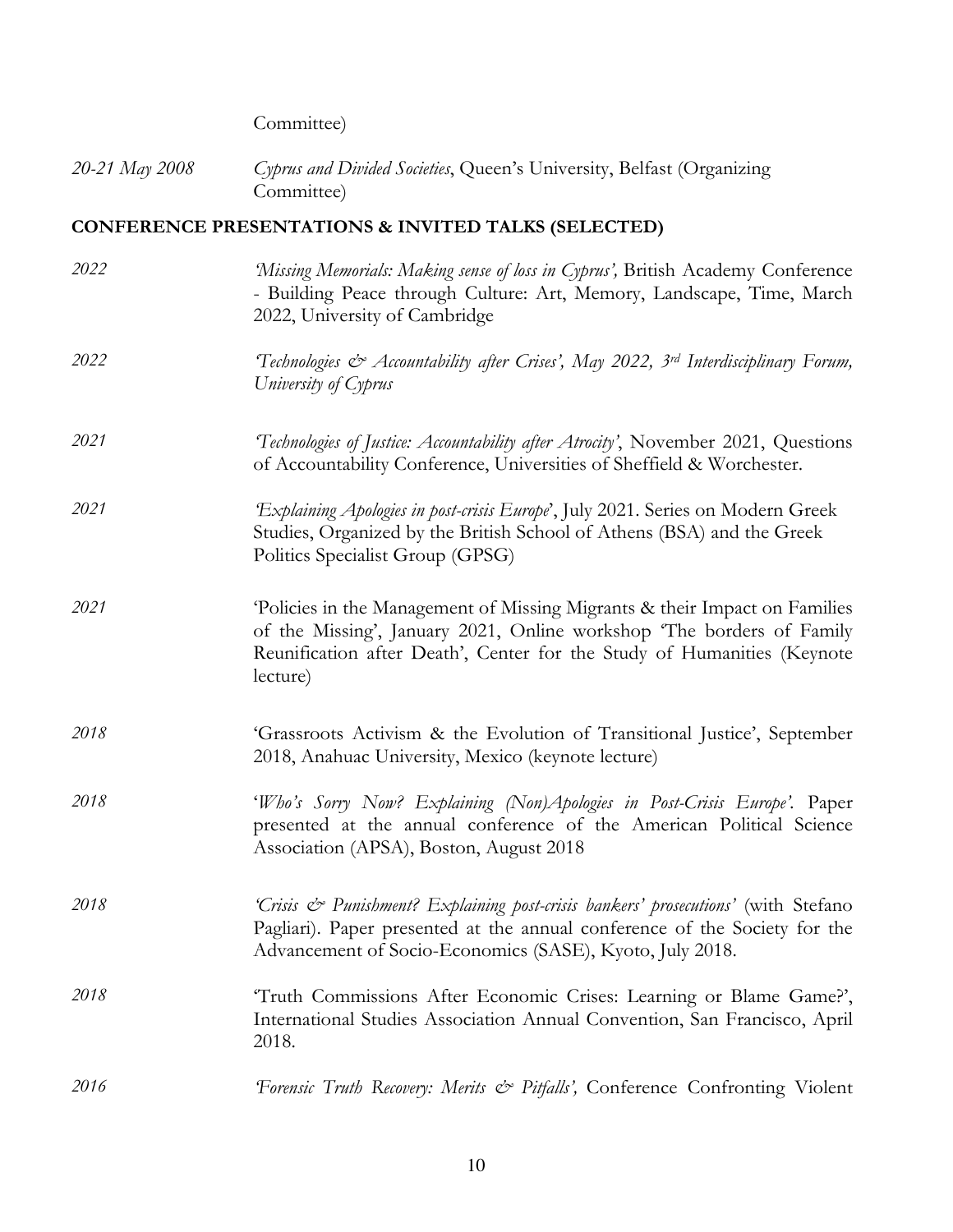|      | Pasts and Historical (In)Justice, Amsterdam, 3 December 2016                                                                                                                                                                   |
|------|--------------------------------------------------------------------------------------------------------------------------------------------------------------------------------------------------------------------------------|
| 2014 | 'Addressing Migrant Bodies in Europe's Southern Frontier: The Case of Lesbos', Vrije<br>University, Amsterdam                                                                                                                  |
| 2013 | The 'Missing' Tale of Human Rights', Working Papers Series, ISCT&SJ,<br>Queen's University, Belfast                                                                                                                            |
| 2013 | 'The Social and Political Reactions to the Politics of Austerity in Southern Europe',<br>University of Cyprus (invited talk)                                                                                                   |
| 2013 | Post-Transitional Justice and Prolonged Silences in Spain and Greece', LSE IDEAS,<br>International Workshop II: The Road to Democracy in Southern Europe:<br>The International Dimension Lisbon (FCSH-UNL)                     |
| 2013 | Missing Persons and Transitional Justice', International Studies Association<br>Annual Convention, San Francisco                                                                                                               |
| 2012 | Post-Transitional Justice and Truth Recovery for Missing Persons: Lessons from<br>Southern Europe', Yale University                                                                                                            |
| 2012 | The Politics of Exhumations and Reconciliation in Southern Europe: Cyprus, Spain<br>and Greece', Princeton University                                                                                                          |
| 2012 | Prolonging Silences of Post-Civil War Victims' Groups', International Studies<br>Association Annual Convention, San Diego (with Neophytos Loizides)                                                                            |
| 2011 | 'Comparative Politics and Culture', National and Kapodistrian University of<br>Athens                                                                                                                                          |
| 2010 | Interstate and Internal Negotiations: Cyprus Stalemate?', Breaking Patterns of<br>Conflict Workshop: Britain, Ireland and the Northern Ireland Problem.<br>Institute for British-Irish Studies, UCD, (with Neophytos Loizides) |
| 2010 | Truth Recovery in Spain: Political Opportunities and International Human Rights<br>Norms', Violent Conflicts and Societies in Transition, Queen's University,<br>Belfast                                                       |
| 2009 | The impact of Europeanization on the Politics of Exhumations in Cyprus and Spain',<br>organized by Jean Monnet Centre of Excellence at the University of Cyprus                                                                |
| 2009 | 'Hegemonic Beliefs and Delay in Truth Recovery for Missing Persons in Spain and<br>Cyprus', PRIO- International Peace Research Institute, Cyprus Center (with<br>Neophytos Loizides)                                           |